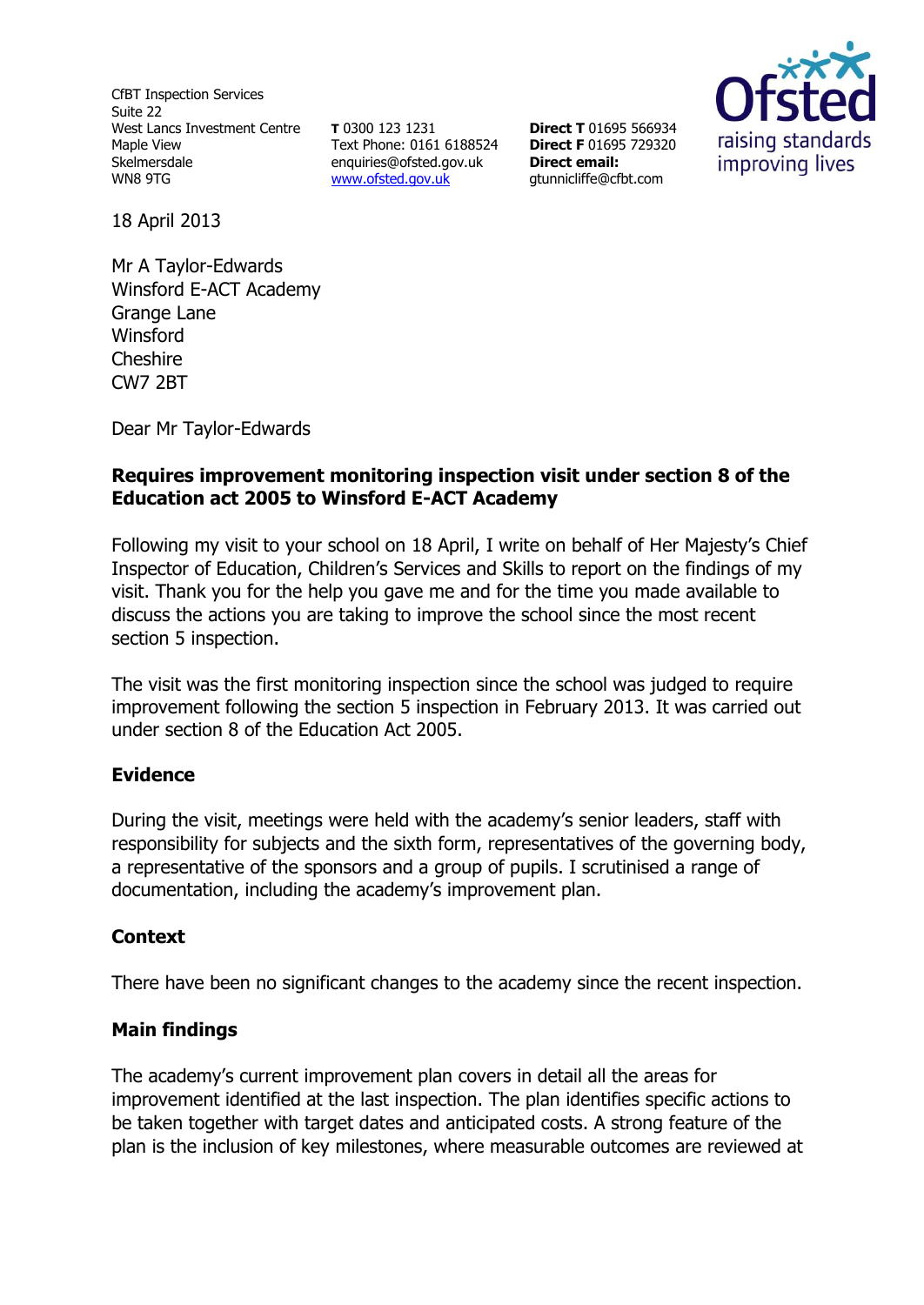

six-monthly intervals. Plans include an appropriate focus on the achievement of students who are entitled to the pupil premium.

Since the last inspection, the academy has undertaken a whole-school training day on developing students' literacy skills. As a result, more teachers are applying the academy's policy of correcting written work in a consistent way, providing feedback and targets. Some pupils recognise a greater emphasis on their writing and speaking in lessons. Further training is planned in supporting students whose reading is below age-related expectations.

Leaders appreciate the need to develop the quality of teaching further. Plans to implement a wide-ranging programme of professional development are well under way and include not simply a general programme, but one which includes a specific focus on the areas of teaching identified in the inspection as requiring improvement. The quality of marking and feedback already has a higher priority within the academy and is being checked more rigorously than before.

The academy's leaders have made several important appointments to positions of responsibility, some involving new roles for established staff and some involving newly appointed staff from outside. Several of these appointments, together with other planned posts, demonstrate an increased focus on improving students' literacy. Leaders are making increasing demands on subject leaders and others with responsibilities. Leaders have correctly identified the need to monitor the quality of teaching and students' achievement in mathematics, not least because of staff changes within the department.

Governors provide consistent challenge to senior leaders. They undertake regular training and have plans to increase their expertise in monitoring how effectively the academy's leaders use the pupil premium.

Senior leaders and governors are taking effective action to tackle the areas requiring improvement identified at the recent section 5 inspection. Following the visit to the academy, HMI recommend that further action is taken to:

- $\blacksquare$  monitor carefully the quality of teaching in mathematics
- arrange for appropriate staff to attend a 'Better English and mathematics' conference

Ofsted will continue to monitor the academy until its next section 5 inspection.

### **External support**

A representative of the sponsor provides regular support to the academy. He has given advice on the academy's most recent action plan and visited the school to offer support for developing teaching. The sponsor has direct involvement in appointing the Chair of the Governing Body. Since the inspection, the sponsor has